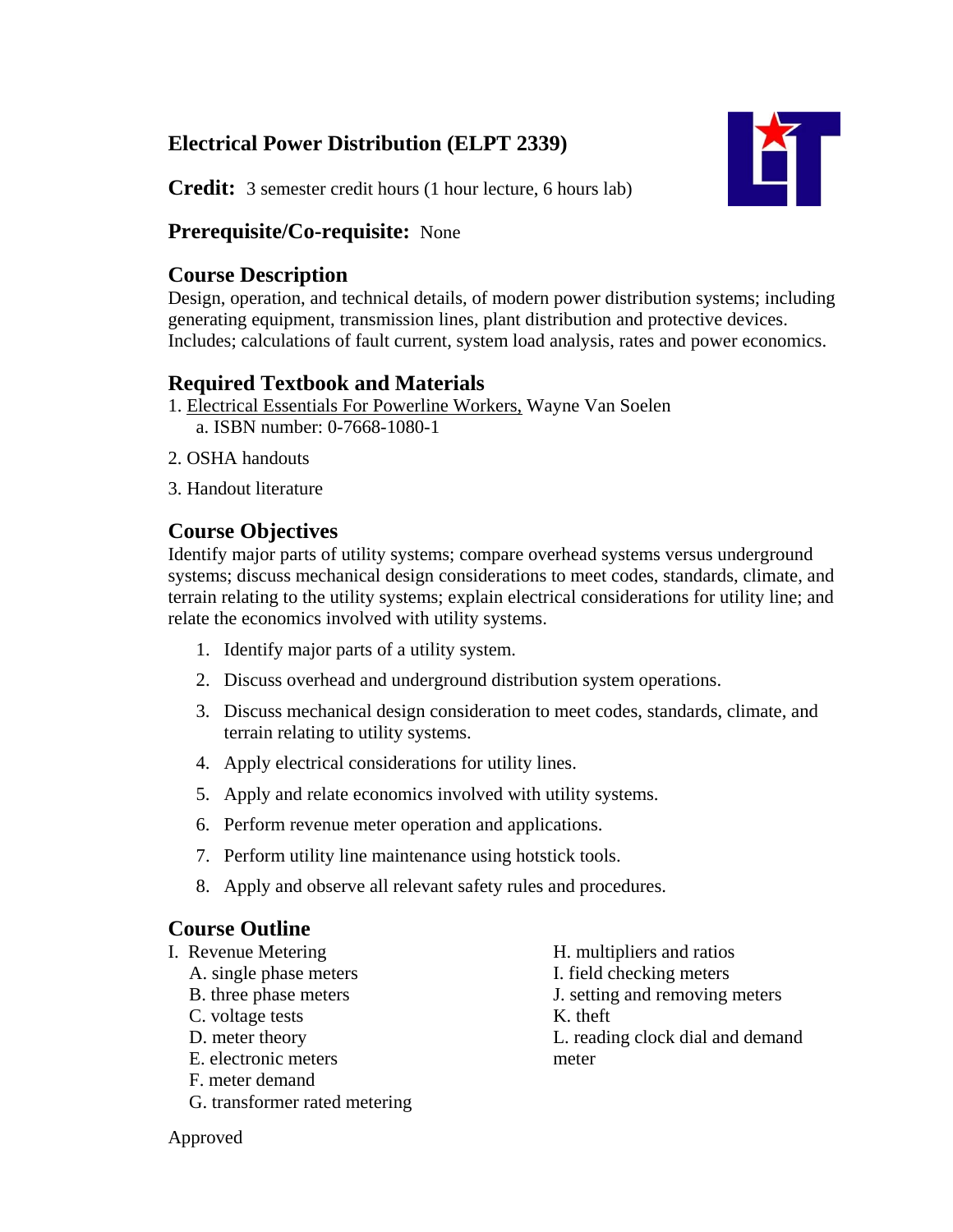ELPT 2339 Course Syllabus

- II. Distribution systems and substations
	- A. types
	- B. typical layout
	- C. nominal voltages
	- D. transformers
	- E. voltage regulation
	- F. busses
	- G. switch gear
	- J. inspection

III. Underground Distribution

- A. underground basics
	- B. OSHA 1910.269 safety
	- C. tools
	- D. grounding
- E. transformers
- F. risers and terminators
- G. elbows
- H. conduit
- I. installing URD cable
- J. troubleshooting
- K. vaults

## **Grade Scale**

| $90 - 100$ | A |
|------------|---|
| $80 - 89$  | B |
| $70 - 79$  | C |
| $60 - 69$  | D |
| $0 - 59$   | F |

#### **Course Evaluation**

Final grades will be calculated according to the following criteria:

| Activity                       | Percentage |
|--------------------------------|------------|
| Daily grades                   | 20%        |
| Metering Exam                  | 20%        |
| <b>Underground Exam</b>        | 20%        |
| <b>Underground Practical 1</b> | 15%        |
| <b>Underground Practical 2</b> | 15%        |
| Distribution system            | 10%        |
| Exam                           |            |
| <b>Total</b>                   | 100%       |

#### **Grade points will be awarded in accordance with the college catalog.**

- 1. Assignments are due on the due date assigned. Late assignments are not accepted.
- 2. Tests must be taken on the announced date.
- 3. Daily grades include participation in classroom labs and skill level evaluations.

#### **Course Requirements**

- 1. Assemble and install meter applications
- 2. Check connections, voltages, and safely install meters
- 3. Properly describe, inspect, and wear all necessary PPE required.
- 4. Properly read electromechanical and electronic meters.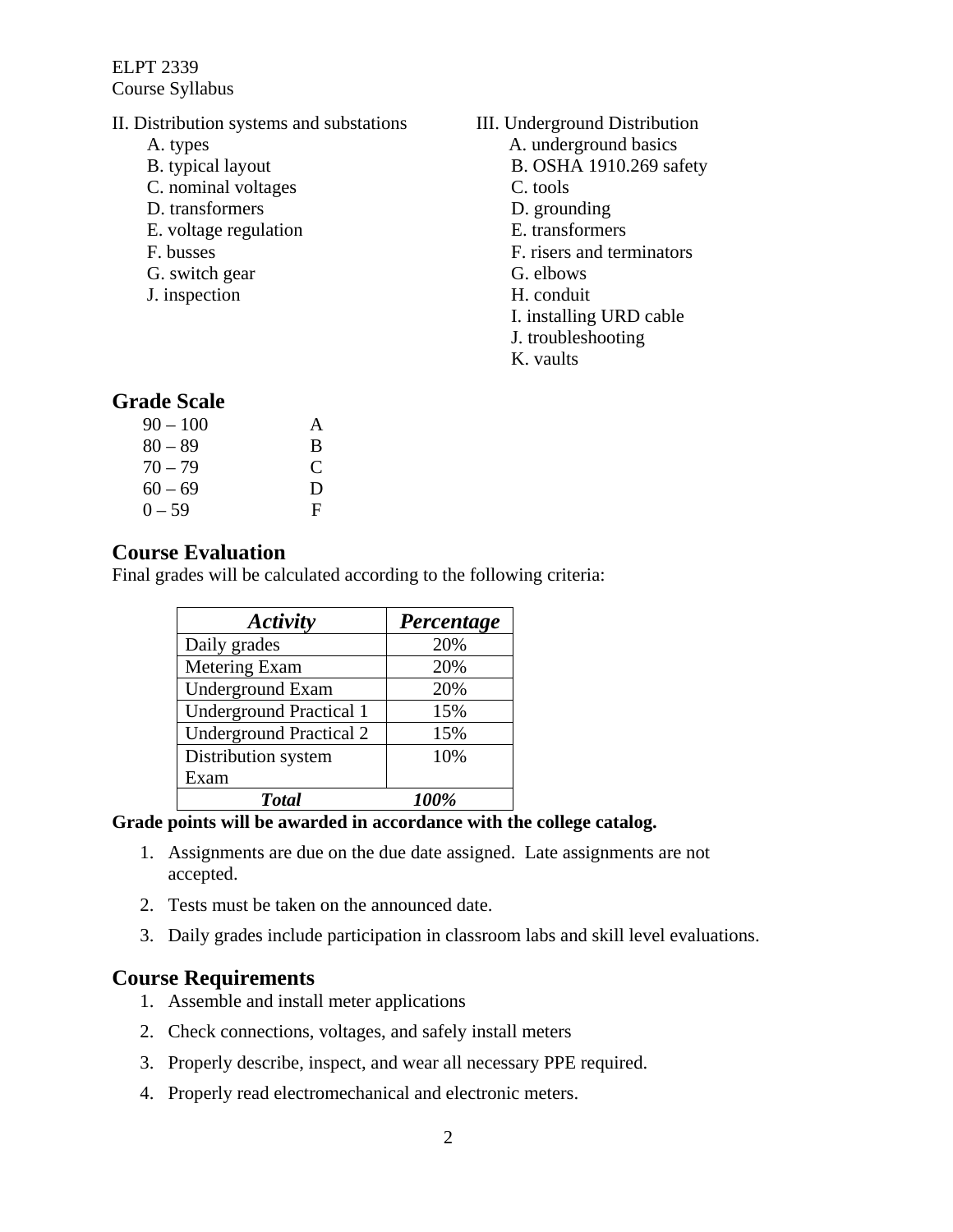- 5. Calculate billing from KWHH usage
- 6. Properly field check revenue meter installations
- 7. Perform switching and isolation procedures for URD
- 8. Perform cable URD termination
- 9. Install and locate URD cable
- 10. Troubleshoot URD cable
- 11. Practice all safety procedures
- 12. Demonstrate knowledge of power system operation

### **Attendance Policy:**

- 1. Class attendance is important to obtain the educational objectives of this course. Prospective employers may also review your attendance records. Regular attendance and being on time for classes will have a positive effect on your academics and employment opportunities.
- 2. Two absences will result in 1 letter grade drop, three absences drop 2 letter grades.
- 3. **Four absences result in an F for the semester.**

### **Course Policies**

- 1. No food or drinks in class.
- 2. Daily lab grades cannot be made up.
- 3. No make ups for lab tests.
- 4. Any written test retake has a 80 points as the maximum grade
- 5. LIT is a tobacco free campus- no tobacco products allowed
- 6. Students must follow safety rules and procedures at all times. Failure to follow safety rules will require action from daily grade reduction to expulsion from LIT.
- 7. Students must have and wear **all required clothing including climbing boots at all times,** and have PPE and tools for participation in *class and Lab*.
- 8. **Turn off all Cell Phones during class, labs and when on the field**. Unauthorized cell phone use will result in a 0 for the daily grade.
- 9. Do not bring children to class.
- 10. Cheating of any kind will not be tolerated. Students caught cheating or helping someone to cheat can and will be removed from the class for the semester. Cheating can result from expulsion from LIT.
- 11. If you wish to drop a course, the student is responsible for initiating and completing the drop process. If you stop coming to class and fail to drop the course, you will earn an 'F' in the course.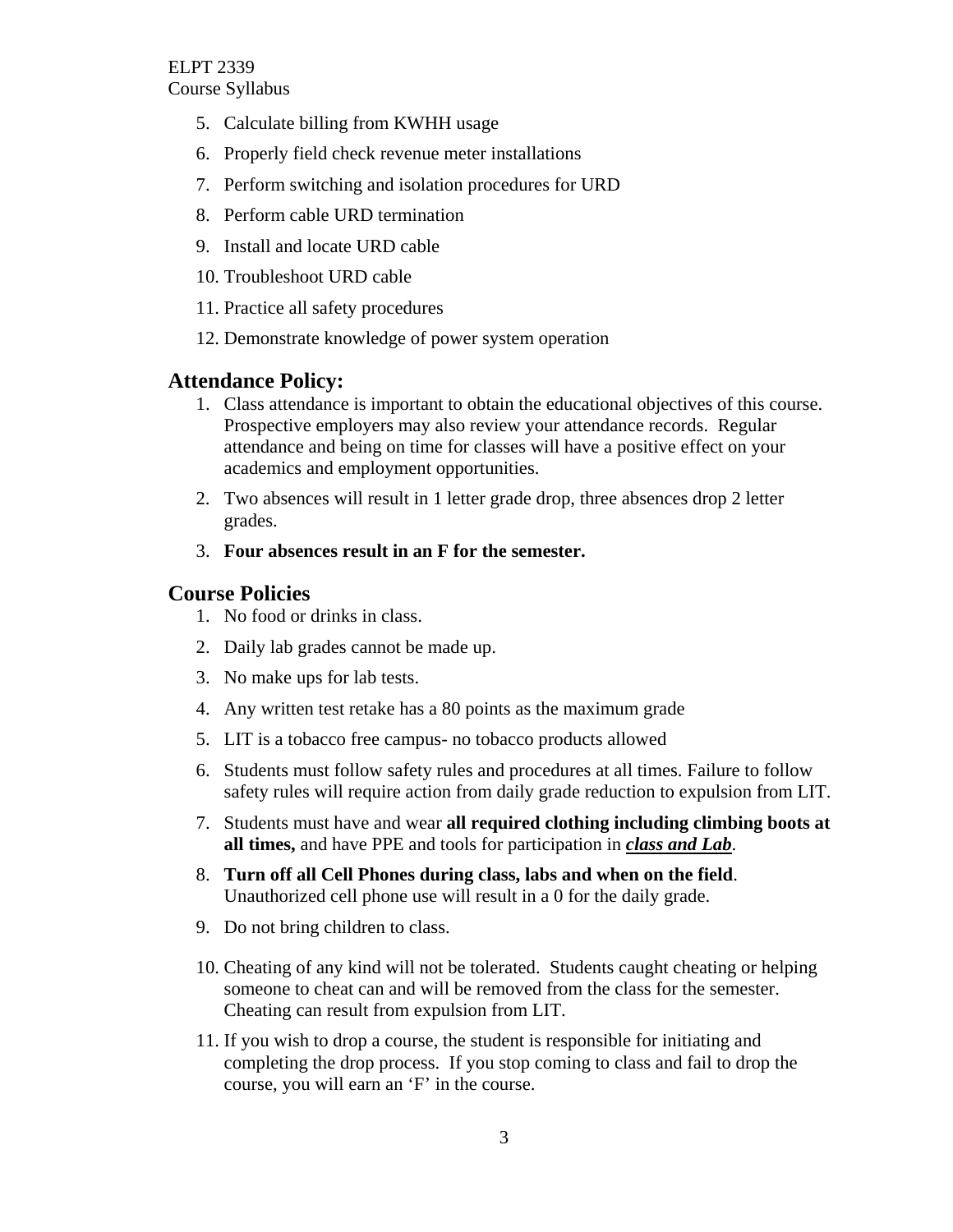- 12. Internet Usage
	- a. Classroom computers have access to the internet.
	- b. Internet usage is monitored.
	- c. Proper usage of the internet will be allowed. Used for classroom research or as directed.
	- d. Any unauthorized use of the internet will not be tolerated.
	- e. Improper usage of the internet, such as profanity, pornography, gambling, etc… will result in disciplinary action not limited to expulsion from LIT.

## **Disabilities Statement**

The Americans with Disabilities Act of 1992 and Section 504 of the Rehabilitation Act of 1973 are federal anti-discrimination statutes that provide comprehensive civil rights for persons with disabilities. Among other things, these statutes require that all students with documented disabilities be guaranteed a learning environment that provides for reasonable accommodations for their disabilities. If you believe you have a disability requiring an accommodation, please contact the Special Populations Coordinator at (409) 880-1737 or visit the office in Student Services, Cecil Beeson Building.

## **Student Code of Conduct Statement**

It is the responsibility of all registered Lamar Institute of Technology students to access, read, understand and abide by all published policies, regulations, and procedures listed in the LIT Catalog and Student Handbook. The LIT Catalog and Student Handbook may be accessed at www.lit.edu or obtained in print upon request at the Student Services Office.

| Week                  | <b>Topic</b>                           | <b>Reference</b> |
|-----------------------|----------------------------------------|------------------|
|                       | Course introduction and policies       | Handouts         |
|                       | Lecture: Electrical power systems      |                  |
|                       | Lab: Utility voltages                  |                  |
| $\mathcal{D}_{\cdot}$ | Lecture: Electrical Power              | Chapter 1        |
|                       | systems and substations                |                  |
|                       | Lab: Power Generation                  |                  |
| 3/4                   | Lecture: Electrical power<br>$\bullet$ | Chapter 1        |
|                       | systems                                |                  |
|                       | Lab: substations                       |                  |
| 5/6                   | <b>Underground Distribution</b>        | Handouts         |
|                       | Lecture                                |                  |
|                       | Lab: Underground safety                |                  |
| 7/8                   | <b>Underground Distribution</b>        | Chapter 9,10     |
|                       | Lecture                                |                  |
|                       | Lab: Underground tools and             |                  |
|                       | equipment                              |                  |

### **Course Schedule**